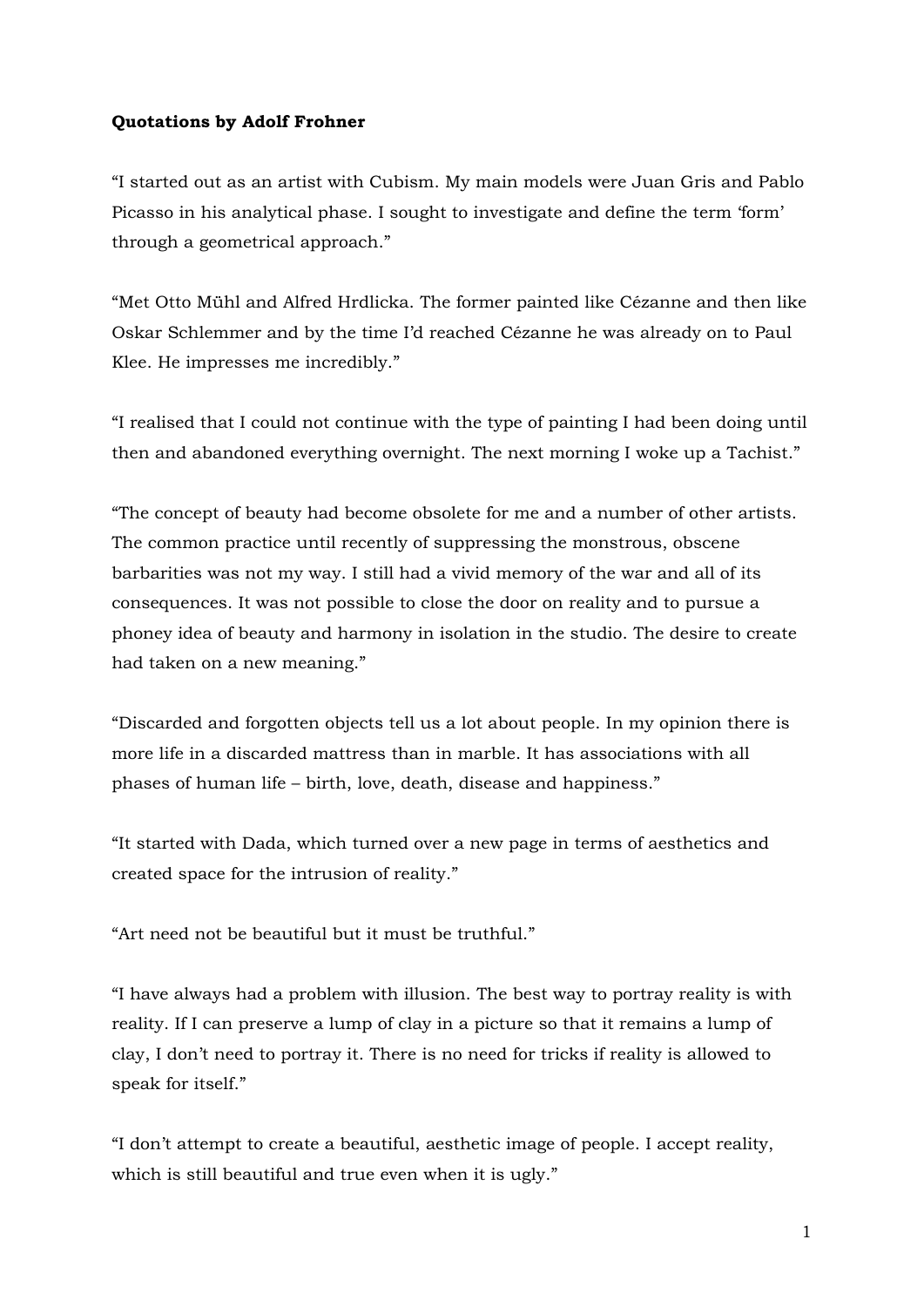"To liberate this figure from the romantic historical idea that a nude is a beautiful woman or person – that's all nonsense. It's certainly not for me to decide whether a person is beautiful or not."

"I present creatures that say to their fellows: you are a person like me, and that's why I'm afraid of you. And then I paint solitude – its, my and your solitude – which comes together as a result of fear, mistrust and lack of compassion."

"My interest in the marginal aspects of life soon attracted me to anonymous wall drawings and scribbled sketches, and I realised that these expressions were real – they all dealt with people, their needs, passions and yearnings."

"Since I first came across it, I have been interested in 'outsider art'. It was probably my fellow artist Jean Dubuffet who drew my attention to it when I visited him in Paris in the 1960s and was invited a few days later to his Art Brut collection in rue des Sèvres."

"The human imagination is expansive and allegorical. It is not possible to 'think' an object for more than a moment. The rogue thought cannot be stopped. The workings of the brain cannot be checked. The alienating thought enriches the image for me; it often breaks out of the pictorial level and framework and becomes a three-dimensional element. It creates tensions in me."

"I would like artists to accept their political responsibility, regarding themselves and speaking out as fully fledged members of society, and retaining an awareness at all times of the fact that they are a very significant part of society."

"The theory of art has become more difficult as art itself has become more incidental – and the business of art omnipresent. Art needs to distance itself from everyday life, however. Education is of necessity 'conservative' (ask your aeroplane pilots, pharmacists, lift mechanics or doctors); there is no faculty for the avantgarde."

"The master class is a platform for action, a space for the aura of art, a vehicle for experiencing creativity, a vessel that creates an artistic climate offering students